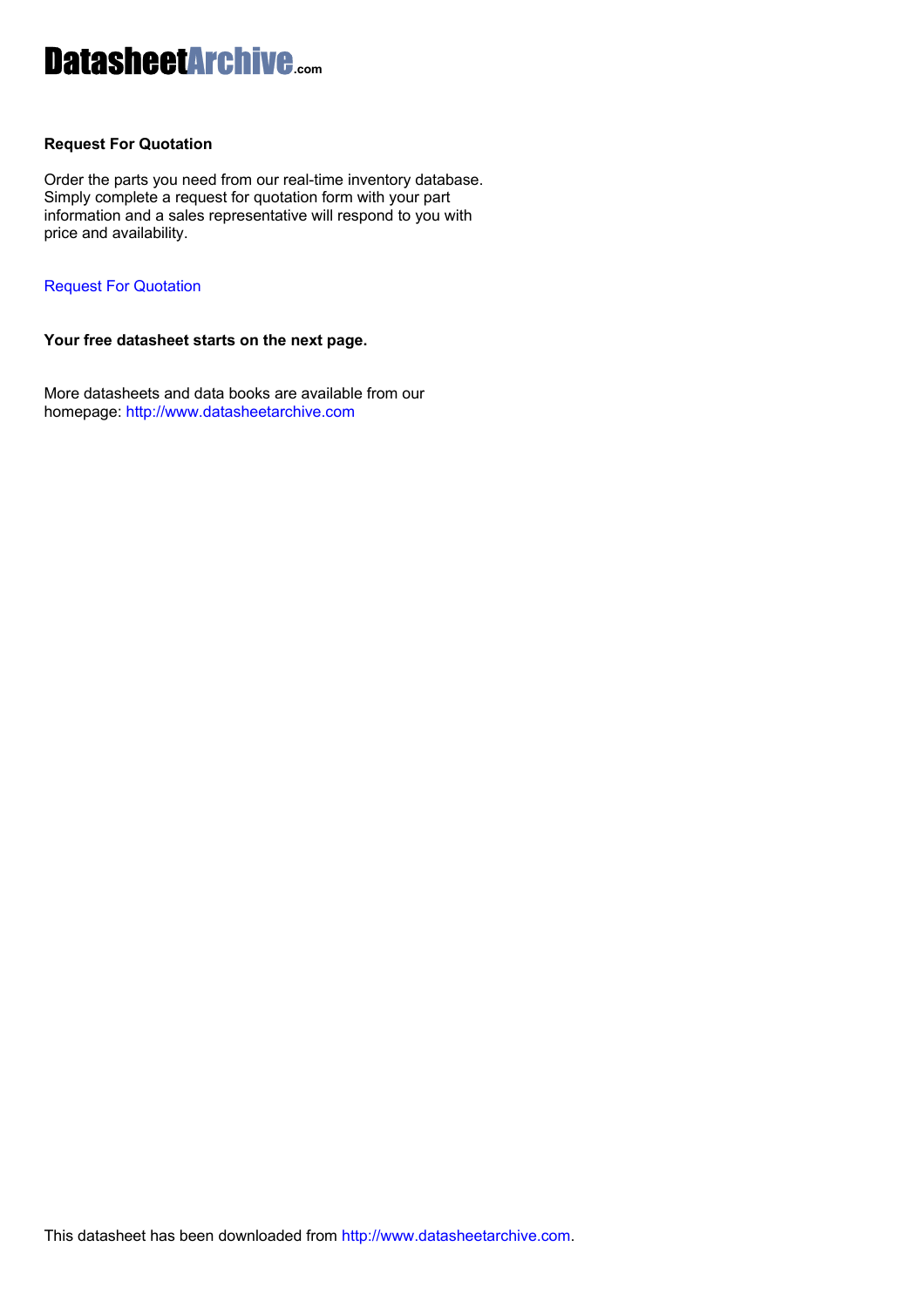**INTEGRATED CIRCUITS**



Product specification File under Integrated Circuits, IC01 February 1991

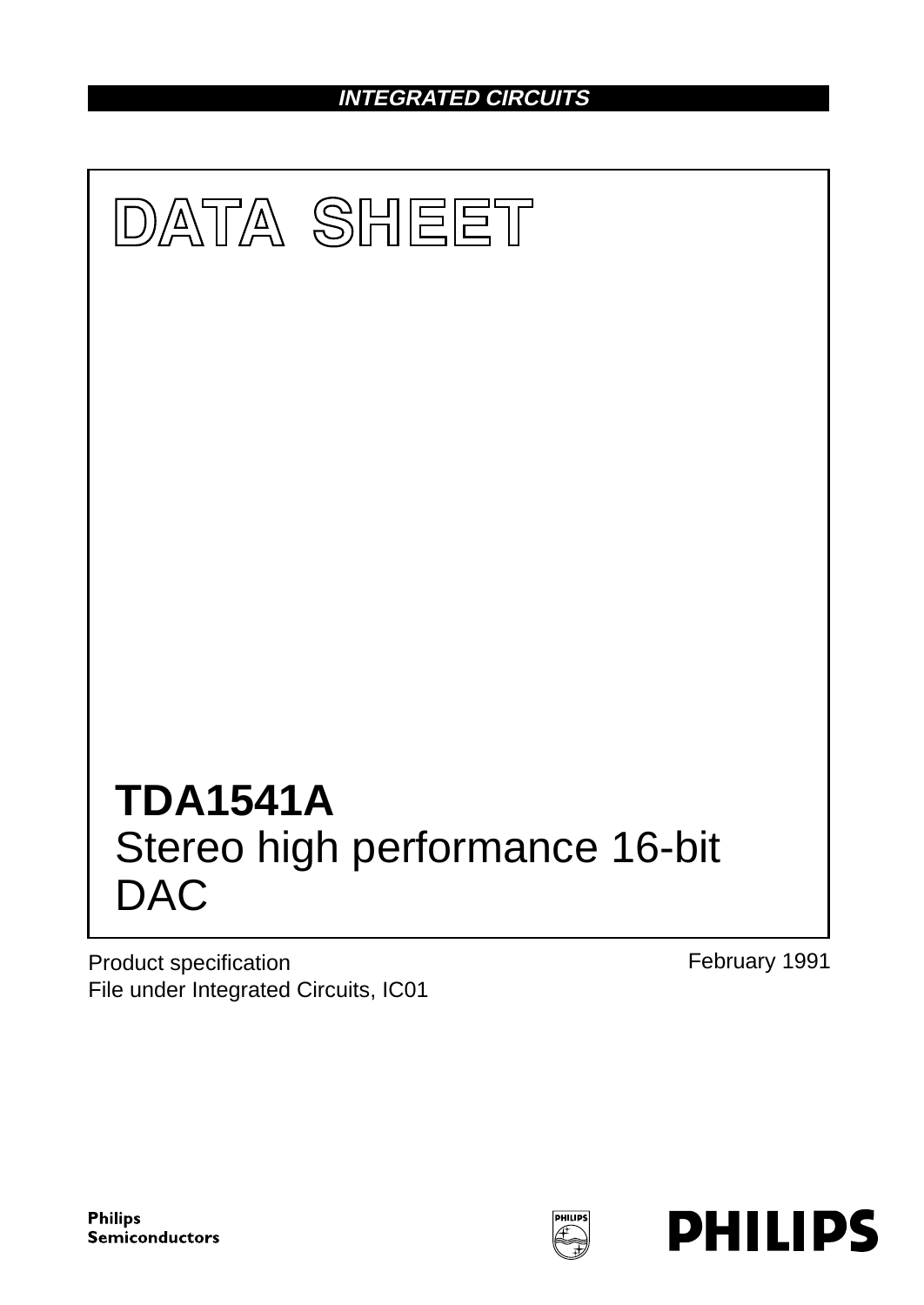## **FEATURES**

- High sound quality
- High performance: low noise and distortion, wide dynamic range
- $4 \times$  or  $8 \times$  oversampling possible
- Selectable two-channel input format
- TTL compatible inputs.

## **GENERAL DESCRIPTION**

The TDA1541A is a stereo 16-bit digital-to-analog converter (DAC). The ingenious design of the electronic circuit guarantees a high performance and superior sound quality. The TDA1541A is therefore extremely suitable for use in top-end hi-fi digital audio equipment such as high quality Compact Disc players or digital amplifiers.

## **ORDERING INFORMATION**

| <b>EXTENDED TYPE</b>    | <b>PACKAGE</b> |                     |                 |                    |  |
|-------------------------|----------------|---------------------|-----------------|--------------------|--|
| <b>NUMBER</b>           | <b>PINS</b>    | <b>PIN POSITION</b> | <b>MATERIAL</b> | <b>CODE</b>        |  |
| TDA1541A <sup>(1)</sup> | 28             | DIL                 | plastic         | SOT <sub>117</sub> |  |

### **Note**

1. SOT117; SOT117-1; 1996 August 09.

## **QUICK REFERENCE DATA**

| <b>SYMBOL</b>               | <b>PARAMETER</b>                                    | <b>CONDITIONS</b>                   | MIN.  | TYP.                          | MAX.   | <b>UNIT</b>     |
|-----------------------------|-----------------------------------------------------|-------------------------------------|-------|-------------------------------|--------|-----------------|
| V <sub>DD</sub>             | supply voltage; pin 28                              |                                     | 4.5   | 5.0                           | 5.5    | $\vee$          |
| $-V_{DD1}$                  | supply voltage; pin 26                              |                                     | 4.5   | 5.0                           | 5.5    | $\vee$          |
| $-VDD2$                     | supply voltage; pin 15                              |                                     | 14.0  | 15.0                          | 16.0   | $\vee$          |
| I <sub>DD</sub>             | supply current; pin 28                              |                                     |       | 27                            | 40     | mA              |
| $-I_{DD1}$                  | supply current; pin 26                              |                                     |       | 37                            | 50     | mA              |
| $-I_{DD2}$                  | supply current; pin 15                              |                                     |       | 25                            | 35     | mA              |
| THD                         | total harmonic distortion                           | including noise                     |       | $-95$                         | $-90$  | dB              |
|                             |                                                     | at 0 dB                             |       | 0.0018                        | 0.0032 | %               |
| <b>THD</b>                  | total harmonic distortion                           | including noise                     |       | $-42$                         |        | dВ              |
|                             |                                                     | at $-60$ dB                         |       | 0.79                          |        | %               |
| <b>NL</b>                   | non-linearity                                       | at $T_{amb} =$<br>$-20$ to $+85$ °C |       | 0.5                           | 1.0    | <b>LSB</b>      |
| $t_{\rm cs}$                | current settling time to $\pm$ 1LSB                 |                                     |       | 0.5                           |        | μs              |
| <b>BR</b>                   | input bit rate at data input;<br>(pin $3$ and $4$ ) |                                     |       |                               | 6.4    | Mbits/s         |
| $f_{\mathsf{BCK}}$          | clock frequency at clock input                      |                                     |       |                               | 6.4    | <b>MHz</b>      |
| $TC_{FS}$                   | full scale temperature coefficient                  | at analog<br>(AOL;AOR)              |       | $\pm 200 \times$<br>$10^{-6}$ |        | $K-1$           |
| $\mathsf{T}_{\mathsf{amb}}$ | operating ambient temperature range                 |                                     | $-40$ |                               | $+85$  | $\rm ^{\circ}C$ |
| $P_{\text{tot}}$            | total power dissipation                             |                                     |       | 700                           |        | mW              |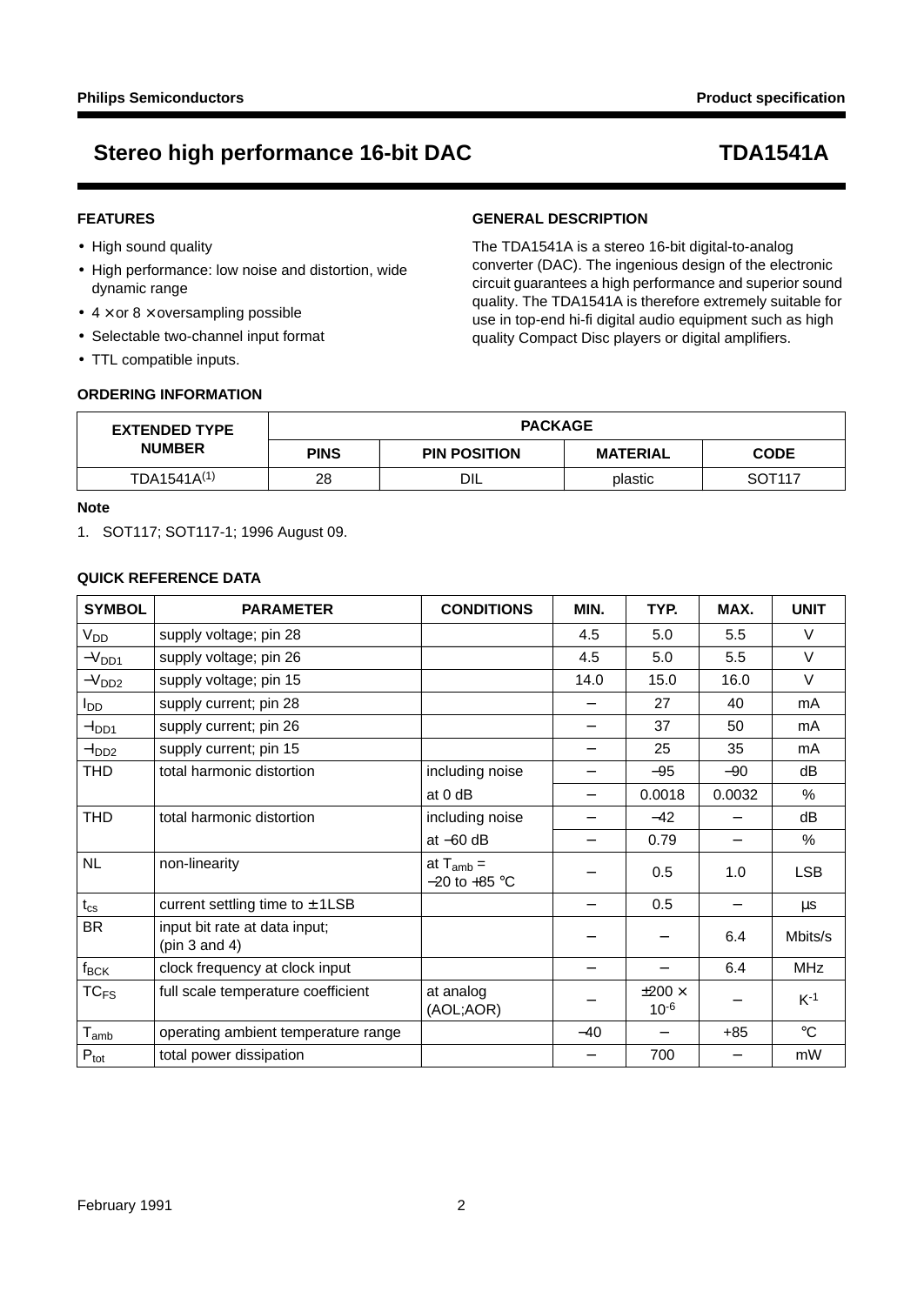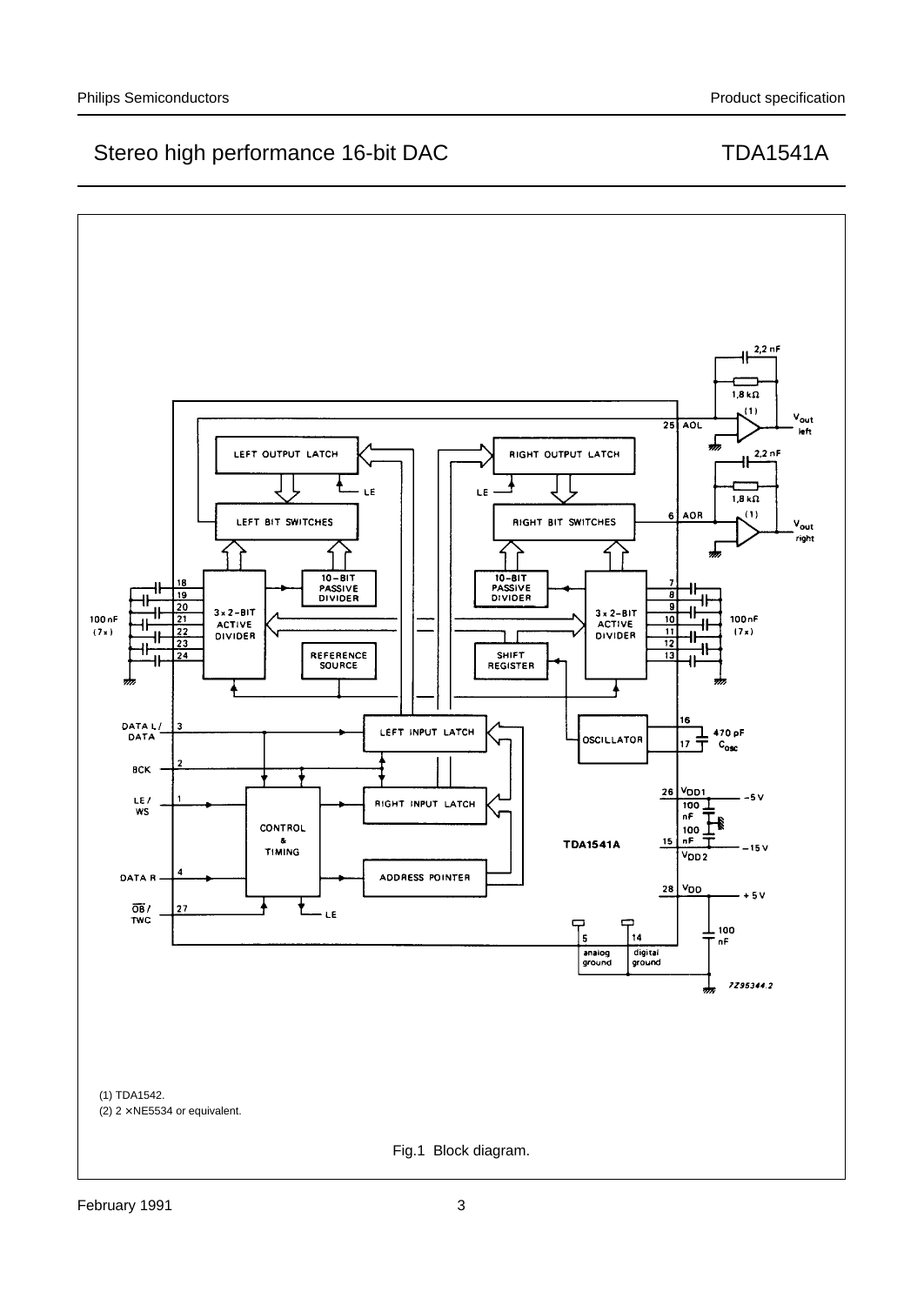| <b>PINNING</b>                 |            |                                                          |  |  |  |
|--------------------------------|------------|----------------------------------------------------------|--|--|--|
| <b>SYMBOL</b>                  | <b>PIN</b> | <b>DESCRIPTION</b>                                       |  |  |  |
| $LE/WS^{(1)}$                  | 1          | latch enable input/ word select<br>input                 |  |  |  |
| BCK <sup>(1)</sup>             | 2          | bit clock input                                          |  |  |  |
| DATA L<br>/DATA <sup>(1)</sup> | 3          | data left channel input/ data<br>input (selected format) |  |  |  |
| DATA R(1)                      | 4          | data right channel input                                 |  |  |  |
| GND(A)                         | 5          | analog ground                                            |  |  |  |
| AOR                            | 6          | right channel output                                     |  |  |  |
| <b>DECOU</b>                   | 7 to 13    | decoupling                                               |  |  |  |
| GND (D)                        | 14         | digital ground                                           |  |  |  |
| V <sub>DD2</sub>               | 15         | -15 V supply voltage                                     |  |  |  |
| COSC                           | 16,17      | oscillator                                               |  |  |  |
| <b>DECOU</b>                   | 18 to 24   | decoupling                                               |  |  |  |
| <b>AOL</b>                     | 25         | left channel output                                      |  |  |  |
| V <sub>DD1</sub>               | 26         | -5 V supply voltage                                      |  |  |  |
| $\overline{OB}/TWC^{(1)}$      | 27         | mode select input                                        |  |  |  |
| V <sub>DD</sub>                | 28         | +5 V supply voltage                                      |  |  |  |



## **Note**

1. See Table 1 data selection input.

## **FUNCTIONAL DESCRIPTION**

The TDA1541A accepts input sample formats in time multiplexed mode or simultaneous mode up to 16-bit word length. The most significant bit (MSB) must always be first. The flexible input data format allows easy interfacing with signal processing chips such as interpolation filters, error correction circuits, pulse code modulation adaptors and audio signal processors (ASP).

The high maximum input bit-rate and fast setting facilitates application in  $8 \times$  oversampling systems (44.1 kHz to 352.8 kHz or 48 kHz to 384 kHz) with the associated simple analog filtering function (low order, linear phase filter).

### **Input data selection** (see also Table 1)

With the input OB/TWC connected to ground, data input (offset binary format) must be in time multiplexed mode. It is accompanied with a word select (WS) and a bit clock input (BCK) signal. The converted samples appear at the output, at the first positive going transition of the bit clock signal after a negative going transition of the word select signal.

With  $\overline{OB}/TWC$  connected to  $V_{DD}$  the mode is the same but the data format must be in the two's complement.

When input OB/TWC input is connected to  $V_{DD1}$  the two channels of data (L/R) are input simultaneously via DATA L and DATA R, accompanied with BCK and a latch-enable input (LE). With this mode selected the data must be in offset binary. The converted samples appear at the output at the positive going transition of the latch enable signal.

The format of the data input signals is shown in Fig.5 and 6.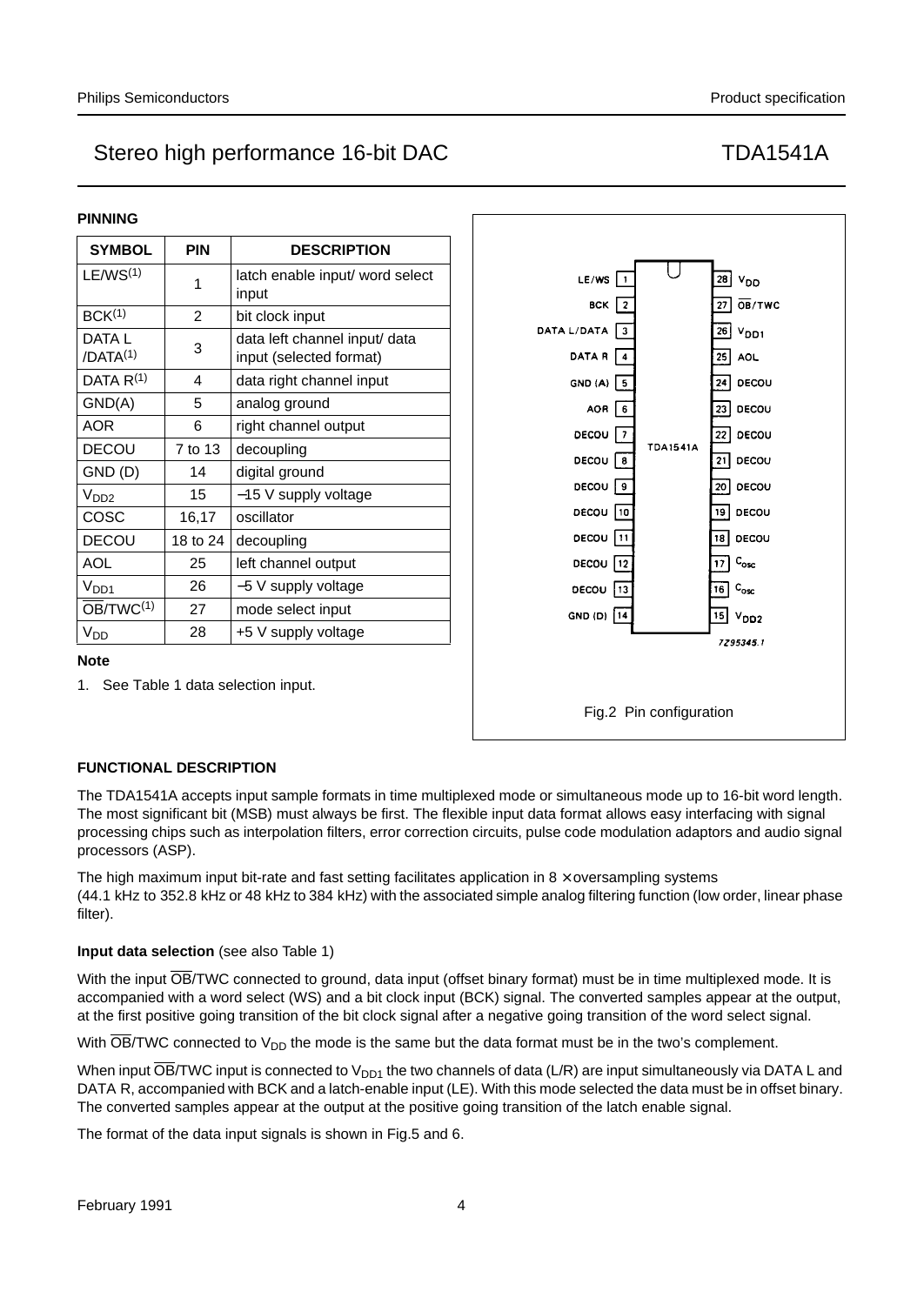True 16-bit performance is achieved by each channel using three 2-bit active dividers, operating on the dynamic element matching principle, in combination with a 10-bit passive current divider, based on emitter scaling. All digital inputs are TTL compatible.

### **Table 1** Input data selection

| <b>OB/TWC</b> | <b>MODE</b>  | PIN <sub>1</sub> | PIN <sub>2</sub> | PIN <sub>3</sub> | PIN <sub>4</sub> |
|---------------|--------------|------------------|------------------|------------------|------------------|
| $-5V$         | simultaneous |                  | <b>BCK</b>       | DATA L           | DATA R           |
| . 0 V         | time MUX OB  | WS               | <b>BCK</b>       | DATA OB          | not used         |
| $+5V$         | time MUX TWC | WS               | <b>BCK</b>       | DATA TWC         | not used         |

### **Where:**

| LE             | = latch enable                |
|----------------|-------------------------------|
| WS             | = word select.                |
|                | $LOW = left channel;$         |
|                | $HIGH = right channel$        |
| BCK            | $=$ bit clock                 |
| DATA L         | = data left                   |
| DATA R         | = data right                  |
| DATA OB        | = data offset binary          |
| DATA TWC       | = data two's complement       |
| MUX OB         | $=$ mulitplexed offset binary |
| <b>MUX TWC</b> | $=$ multiplexed two's         |
|                | complement = $12S$ - format   |

## **LIMITING VALUES**

In accordance with the Absolute Maximum System (IEC 134)

| <b>SYMBOL</b>               | <b>PARAMETER</b>                    | <b>CONDITIONS</b> | MIN.    | MAX.    | <b>UNIT</b> |
|-----------------------------|-------------------------------------|-------------------|---------|---------|-------------|
| V <sub>DD</sub>             | supply voltage; pin 28              |                   |         |         |             |
| $-V_{DD1}$                  | supply voltage; pin 26              |                   |         |         |             |
| $-V_{DD2}$                  | supply voltage; pin 15              |                   |         | 17      |             |
| $\mathsf{r}_{\mathsf{stg}}$ | storage temperature range           |                   | $-55$   | $+150$  | °C          |
| amb                         | operating ambient temperature range |                   | $-40$   | $+85$   | °C          |
| $\mathsf{V}_{\mathsf{es}}$  | electrostatic handling*             |                   | $-1000$ | $+1000$ |             |

\* Equivalent to discharging a 100 pF capacitor through a 1.5 kΩ series resistor.

## **THERMAL RESISTANCE**

| <b>SYMBOL</b>        | <b>PARAMETER</b>              |    | UNI <sup>-</sup> |
|----------------------|-------------------------------|----|------------------|
| P<br><b>K</b> th i-a | i junction to ambient<br>trom | 30 | K/W              |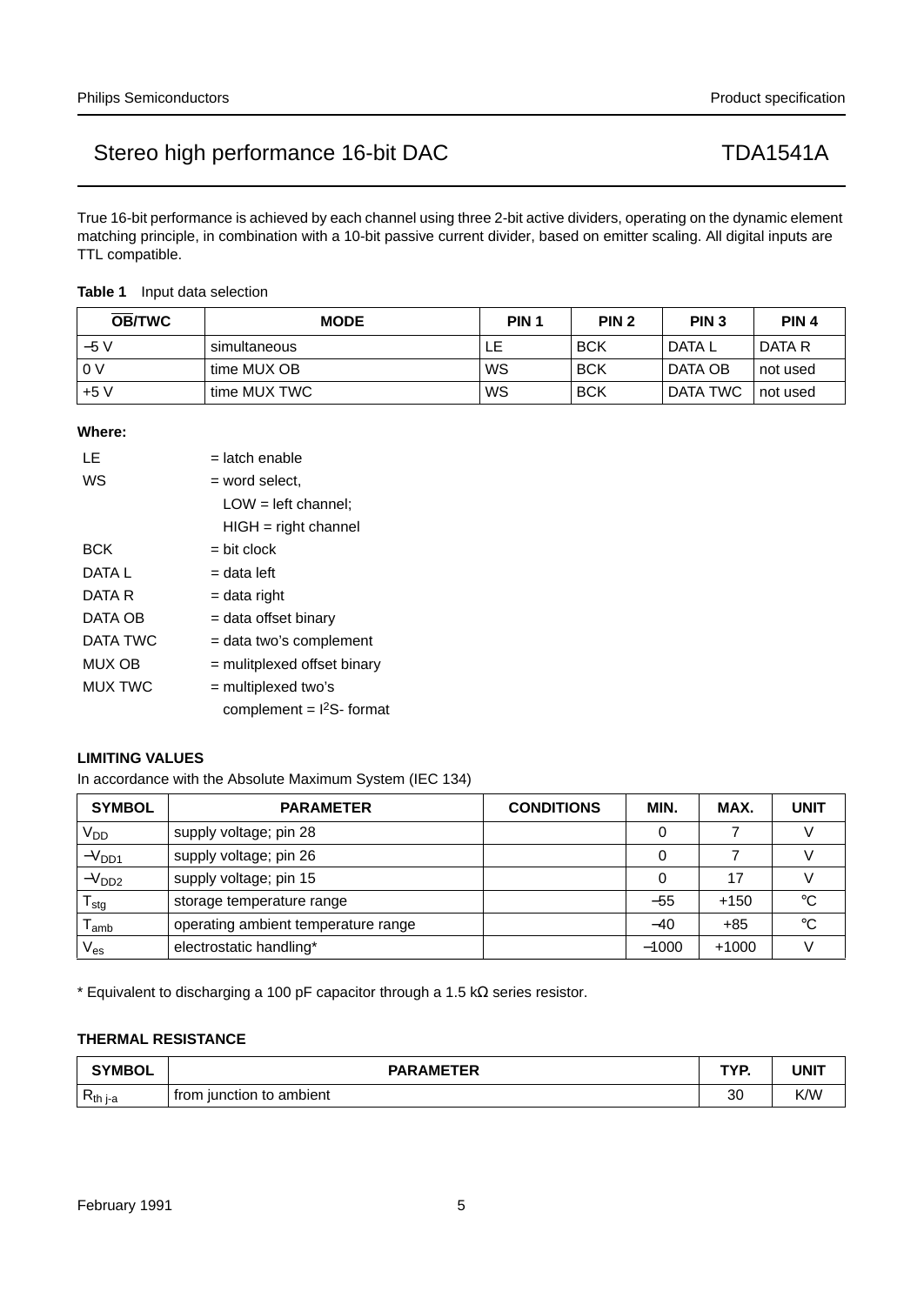## **CHARACTERISTICS**

 $V_{DD} = 5 V$ ;  $-V_{DD1} = 5 V$ ;  $-V_{DD2} = 15 V$ ;  $T_{amb} = +25 °C$ ; measured in the circuit of Fig.1; unless otherwise specified

| <b>SYMBOL</b>                                | <b>PARAMETER</b>                                        | <b>CONDITIONS</b>                | MIN.                     | TYP.                          | MAX.              | <b>UNIT</b> |
|----------------------------------------------|---------------------------------------------------------|----------------------------------|--------------------------|-------------------------------|-------------------|-------------|
| <b>Supply</b>                                |                                                         |                                  |                          |                               |                   |             |
| V <sub>DD</sub>                              | supply voltage; pin 28                                  |                                  | 4.5                      | 5.0                           | 5.5               | $\vee$      |
| $-V_{DD1}$                                   | supply voltage; pin 26                                  |                                  | 4.5                      | 5.0                           | 5.5               | $\vee$      |
| $-VDD2$                                      | supply voltage; pin 15                                  |                                  | 14.0                     | 15.0                          | 16.0              | $\vee$      |
| $V_{GND(A)}$<br>$-V_{GND(D)}$                | voltage difference between<br>analog and digital ground |                                  | $-0.3$                   | 0                             | $+0.3$            | $\vee$      |
| <b>I</b> <sub>DD</sub>                       | supply current; pin 28                                  |                                  | $\qquad \qquad -$        | 27                            | 40                | mA          |
| -l <sub>DD1</sub>                            | supply current; pin 26                                  |                                  | $\qquad \qquad -$        | 37                            | 50                | mA          |
| $-IDD2$                                      | supply current; pin 15                                  |                                  | $\qquad \qquad -$        | 25                            | 35                | mA          |
| <b>Inputs</b>                                |                                                         |                                  |                          |                               |                   |             |
|                                              | input current pins (1, 2, 3 and 4)                      |                                  |                          |                               |                   |             |
| $-I_{IL}$                                    | digital inputs LOW                                      | $V_1 = 0.8 V$                    |                          |                               | 0.4               | mA          |
| Iщ                                           | digital inputs HIGH                                     | $V_1 = 2.0 V$                    |                          |                               | 20                | μA          |
|                                              | Digital input currents (pin 27)                         |                                  |                          |                               |                   |             |
| $ I_{\overline{\mathrm{OB}}/ \mathrm{TWC}} $ | $+5V$                                                   |                                  |                          |                               | 1                 | μA          |
| $ I_{\overline{\mathrm{OB}}/\mathrm{TWC}} $  | 0 <sub>V</sub>                                          |                                  |                          |                               | 20                | $\mu$ A     |
| $ I_{\overline{\mathrm{OB}}/\mathrm{TWC}} $  | $-5V$                                                   |                                  |                          |                               | 40                | μA          |
|                                              | input frequency/bit rate                                |                                  |                          |                               |                   |             |
| $f_{\mathsf{BCK}}$                           | clock input pin 2                                       |                                  |                          |                               | 6.4               | <b>MHz</b>  |
| <b>BR</b>                                    | bit rate data input pin 3 and 4                         |                                  | —                        | $\overline{\phantom{0}}$      | 6.4               | Mbits/s     |
| $f_{WS}$                                     | word select input pin 2                                 |                                  |                          |                               | 200               | kHz         |
| $f_{LE}$                                     | latch enable input 1                                    |                                  |                          |                               | 200               | kHz         |
| C <sub>1</sub>                               | input capacitance of digital inputs                     |                                  | $\overline{\phantom{0}}$ | 12                            |                   | pF          |
|                                              | Analog outputs (AOL;AOR; see note 1)                    |                                  |                          |                               |                   |             |
| Res                                          | resolution                                              |                                  |                          | 16                            |                   | bits        |
| $I_{FS}$                                     | full scale current                                      |                                  | 3.4                      | 4.0                           | 4.6               | mA          |
| $ I_{\text{zs}} $                            | zero scale current                                      |                                  |                          | 25                            | 50                | nA          |
| T <sub>CFS</sub>                             | full scale temperature coefficient                      | $T_{amb} =$<br>$-20$ to $+85$ °C |                          | $\pm 200 \times$<br>$10^{-6}$ |                   | $K^{-1}$    |
| Analog outputs (V <sub>ref</sub> )           |                                                         |                                  |                          |                               |                   |             |
| $E_L$                                        | integral linearity error                                | $T_{amb}$ = 25 °C                | $\qquad \qquad -$        | 0.5                           | 1.0               | <b>LSB</b>  |
| $E_L$                                        | integral linearity error                                | $T_{amb} =$<br>$-20$ to $+85$ °C |                          |                               | 1.0               | <b>LSB</b>  |
| $E_{dL}$                                     | differential linearity error                            | $T_{amb}$ = 20 °C,<br>note 2     |                          | 0.5                           | 1.0               | <b>LSB</b>  |
| $E_{dL}$                                     | differential linearity error                            | $T_{amb} =$<br>$-20$ to $+85$ °C |                          |                               | 1.0               | <b>LSB</b>  |
| <b>THD</b>                                   | total harmonic distortion                               | at 0 dB; note 3                  | $-100$                   |                               |                   | dB          |
|                                              |                                                         |                                  | $\qquad \qquad -$        | 0.0010                        | $\qquad \qquad -$ | %           |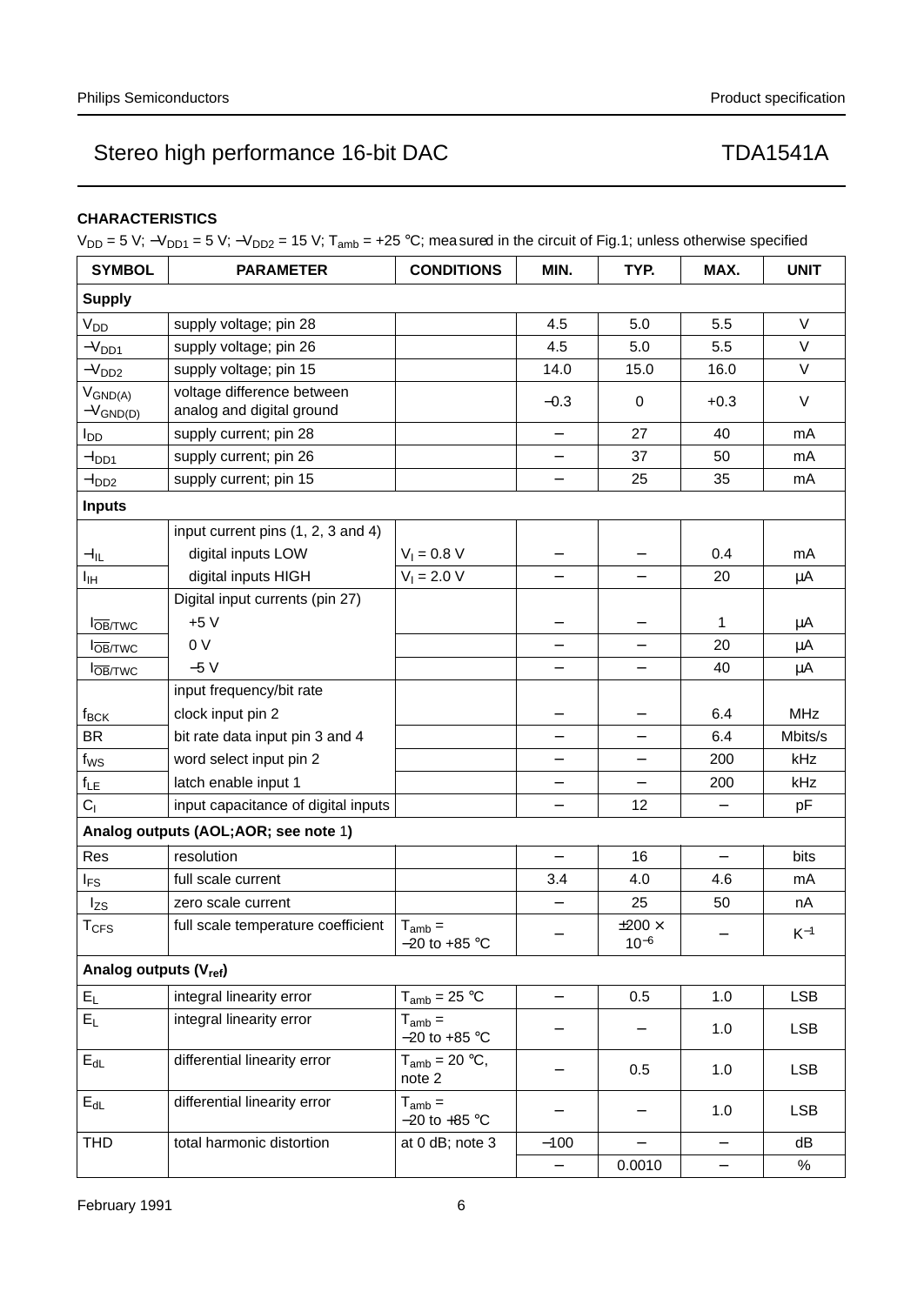| <b>SYMBOL</b>             | <b>PARAMETER</b>                                 | <b>CONDITIONS</b>               | MIN.                     | TYP.                     | MAX.                     | <b>UNIT</b> |
|---------------------------|--------------------------------------------------|---------------------------------|--------------------------|--------------------------|--------------------------|-------------|
| <b>THD</b>                | total harmonic distortion                        | including noise<br>at $0$ dB;   |                          | $-95$                    | $-90$                    | dB          |
|                           |                                                  | note 3, Fig. 3, 4               | $\overline{\phantom{0}}$ | 0.0018                   | 0.0032                   | $\%$        |
| <b>THD</b>                | total harmonic distortion                        | including noise<br>at $-60$ dB; |                          | $-42$                    |                          | dB          |
|                           |                                                  | note 3, Fig. 3, 4               | $\qquad \qquad -$        | 0.79                     | $\overline{\phantom{0}}$ | %           |
| $t_{\rm cs}$              | settling time ±1 LSB                             |                                 |                          | 0.5                      |                          | $\mu s$     |
| α                         | channel separation                               |                                 | 90                       | 98                       | $\overline{\phantom{0}}$ | dB          |
| $ d_{\text{IO}} $         | unbalance between outputs                        | note 4                          |                          | < 0.1                    | 0.3                      | dB          |
| $ t_d $                   | time delay between outputs                       |                                 |                          |                          | 0.2                      | $\mu s$     |
| <b>SSVR</b>               | supply voltage ripple rejection                  | $V_{DD} = +5 V;$<br>note 4      |                          | $-76$                    |                          | dB          |
| <b>SSVR</b>               | supply voltage ripple rejection                  | $V_{DD1} = -5 V;$<br>note 4     |                          | $-84$                    |                          | dB          |
| <b>SSVR</b>               | supply voltage ripple rejection                  | $V_{DD2} = -15 V;$<br>note 4    |                          | $-58$                    |                          | dB          |
| S/N                       | signal-to-noise ratio                            | at bipolar zero                 |                          | 110                      |                          | dB          |
| S/N                       | signal-to-noise ratio                            | at full scale                   | 98                       | 104                      | $\overline{\phantom{m}}$ | dB          |
| Timing (Fig. 5 and 6)     |                                                  |                                 |                          |                          |                          |             |
| $\mathsf{t}_{\mathsf{r}}$ | rise time                                        |                                 | $\overline{\phantom{0}}$ | $\overline{\phantom{0}}$ | 32                       | ns          |
| $t_f$                     | fall time                                        |                                 |                          |                          | 32                       | ns          |
| $t_{CY}$                  | bit clock cycle time                             |                                 | 156                      |                          | $\overline{\phantom{0}}$ | ns          |
| t <sub>HB</sub>           | bit clock HIGH time                              |                                 | 46                       |                          | $\overline{\phantom{0}}$ | ns          |
| $t_{LB}$                  | bit clock LOW time                               |                                 | 46                       | $\overline{\phantom{0}}$ | $\overline{\phantom{0}}$ | ns          |
| tFBRL                     | bit clock fall time to latch enable<br>rise time |                                 | $\mathbf 0$              |                          |                          | ns          |
| t <sub>RBFL</sub>         | bit clock rise time to latch enable<br>fall time |                                 | $\mathbf 0$              |                          |                          | ns          |
| $t_{\text{SU;DAT}}$       | data set-up time                                 |                                 | 32                       | $\qquad \qquad -$        | $\overline{\phantom{0}}$ | ns          |
| t <sub>HD;DAT</sub>       | data hold time to bit clock                      |                                 | $\overline{0}$           | $\overline{\phantom{0}}$ | $\equiv$                 | ns          |
| t <sub>HD;WS</sub>        | word select hold time                            |                                 | $\mathbf 0$              | $\overline{\phantom{0}}$ | $\qquad \qquad -$        | ns          |
| $t_{\text{SU;WS}}$        | word select set-up time                          |                                 | 32                       | $\overline{\phantom{m}}$ | $\qquad \qquad -$        | ns          |

### **Notes to the characteristics**

1. To ensure no performance losses, permitted output voltage compliance is ±25 mV maximum.

2. Selections have been made with respect to the maximum differential linearity error  $(E_{dL})$ :

| <b>TDA1541A/N2</b> |                    | bit 1-16 $E_{dL}$ < 1 LSB                                                                  |
|--------------------|--------------------|--------------------------------------------------------------------------------------------|
| TDA1541A/N2/R1     |                    | bit 1-16 $E_{\text{dl}} < 2$ LSB                                                           |
| TDA1541A/N2/S1     | bit 8-15<br>bit 16 | bit 1-7 $E_{\text{dL}} < 0.5$ LSB<br>$E_{\text{dl}}$ < 1 LSB<br>$E_{\text{dl}}$ < 0.75 LSB |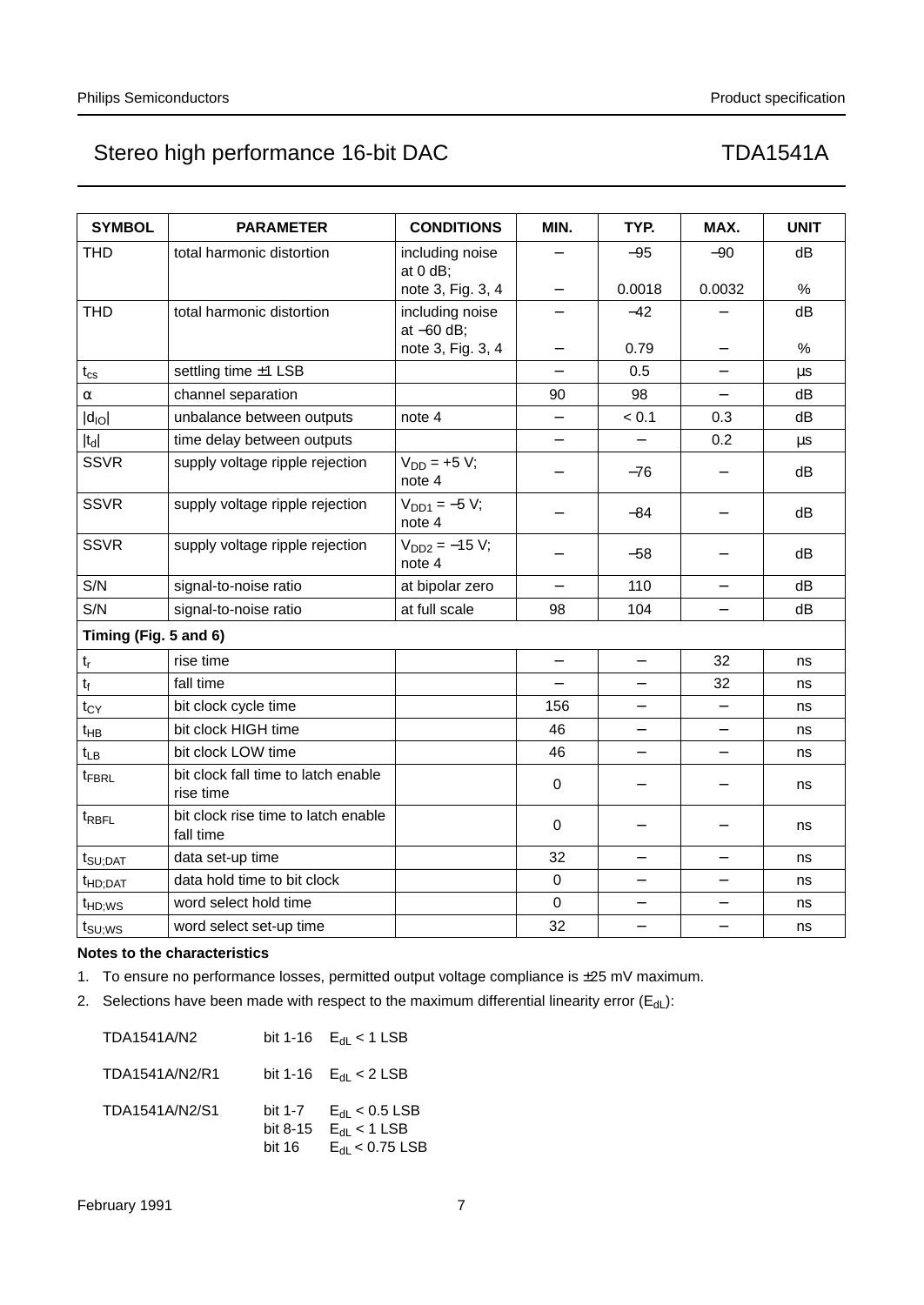The S1 version has been specially selected to achieve extremely good performance even for small signals.

- 3. Measured using a 1 kHz sinewave generated at a sampling rate of 176.4 kHz.
- 4.  $V_{\text{ripole}} = 100 \text{ mV}$  and  $f_{\text{ripole}} = 100 \text{ Hz}$ .



## **Notes to Fig.3**

- The sample frequency 4FS: 176.4 kHz.
- Ref: 0 dB is the output level of a full scale digital sine wave stimulus.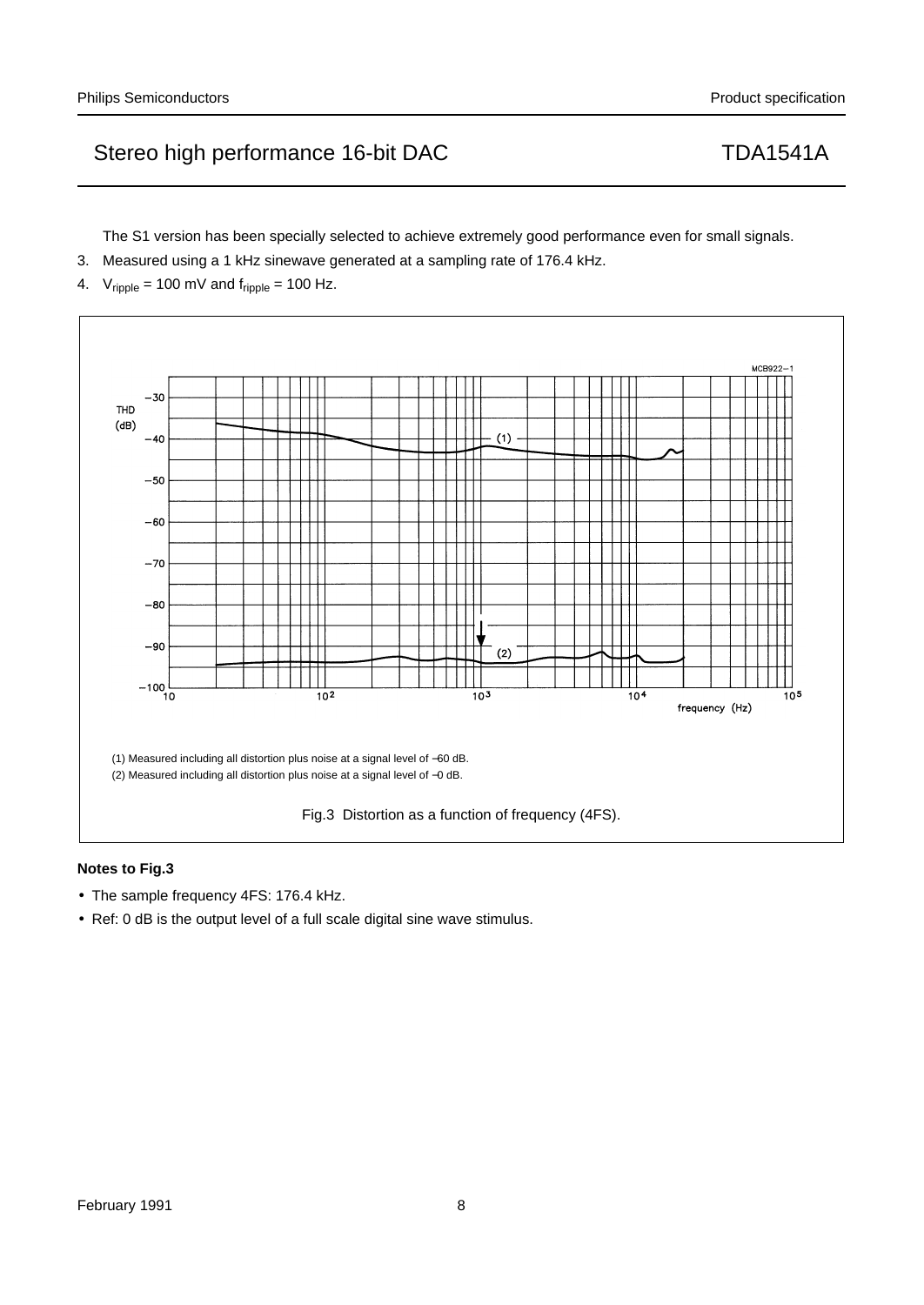

## **Notes to Fig.4**

- The sample frequency 8FS: 352.8 kHz.
- Ref: 0 dB is the output level of a full scale digital sine wave stimulus.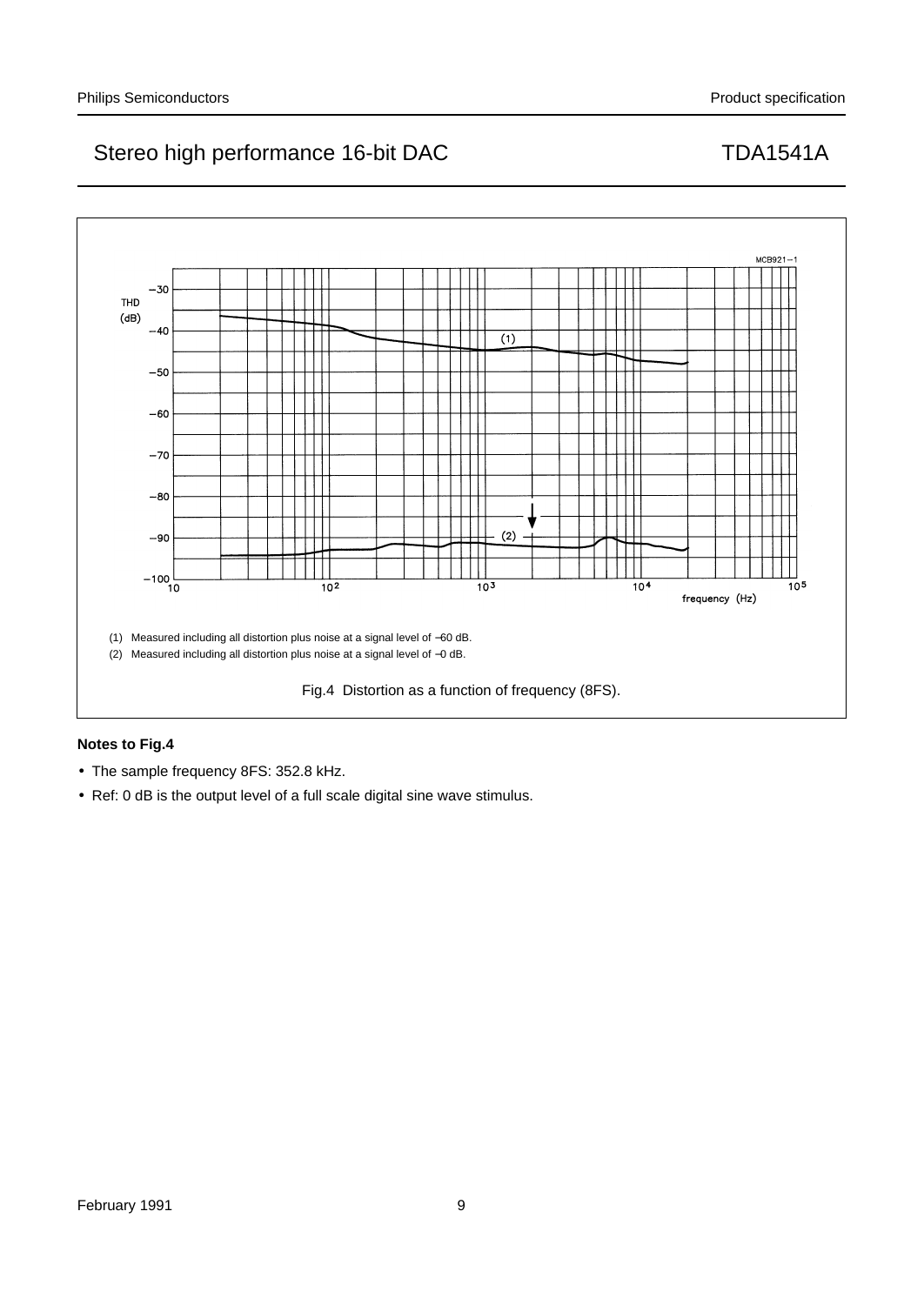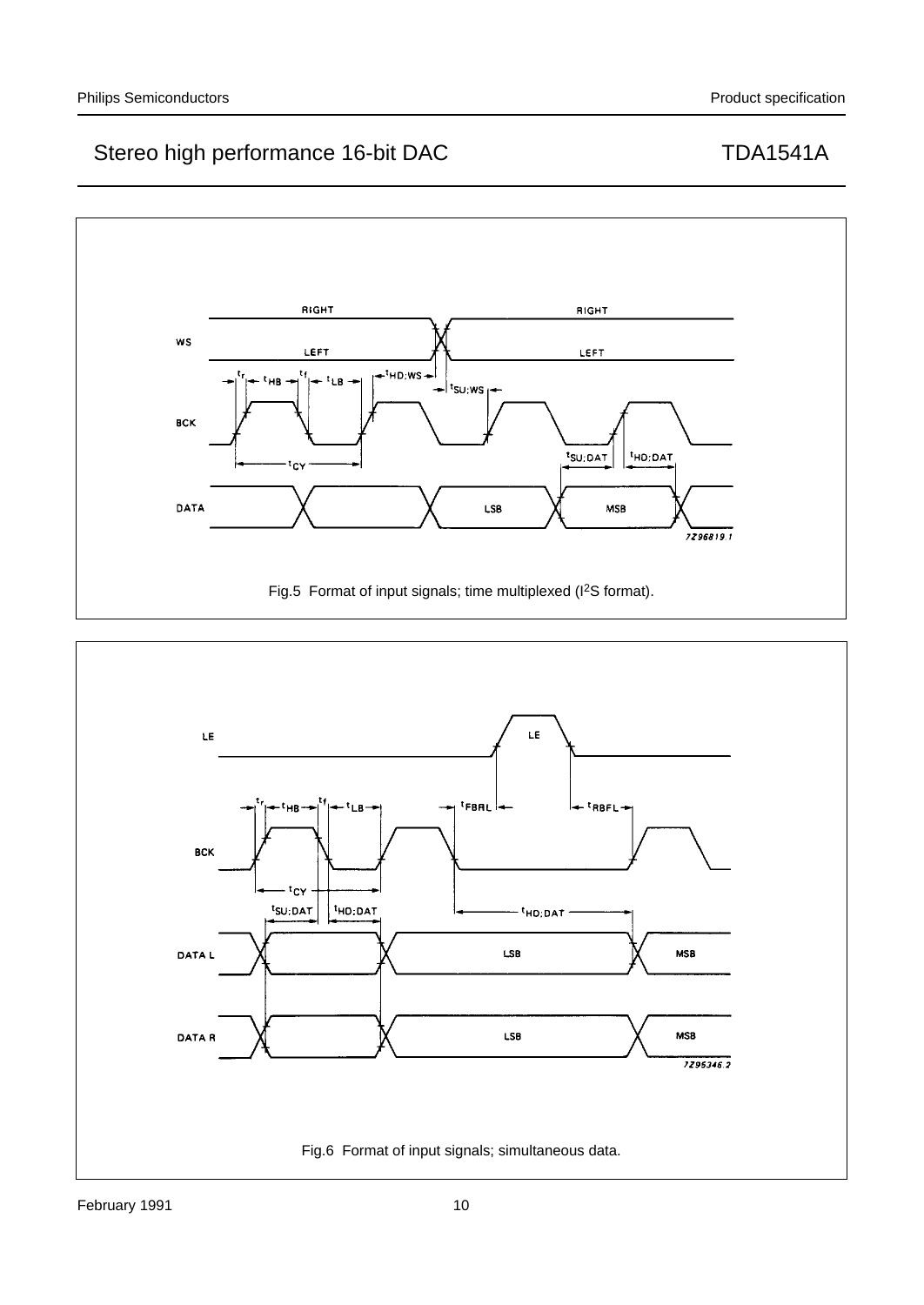## **PACKAGE OUTLINE**

## **DIP28:** plastic dual in-line package; 28 leads (600 mil) **handbook**, full pagewidth **SOT117-1**



### **Note**

1. Plastic or metal protrusions of 0.25 mm maximum per side are not included.

| <b>OUTLINE</b>       | <b>REFERENCES</b> |                 |             | <b>EUROPEAN</b> | <b>ISSUE DATE</b> |                              |
|----------------------|-------------------|-----------------|-------------|-----------------|-------------------|------------------------------|
| <b>VERSION</b>       | IEC               | <b>JEDEC</b>    | <b>EIAJ</b> |                 | <b>PROJECTION</b> |                              |
| SOT <sub>117-1</sub> | 051G05            | <b>MO-015AH</b> |             |                 | ⊕                 | $92 - 11 - 17$<br>$95-01-14$ |